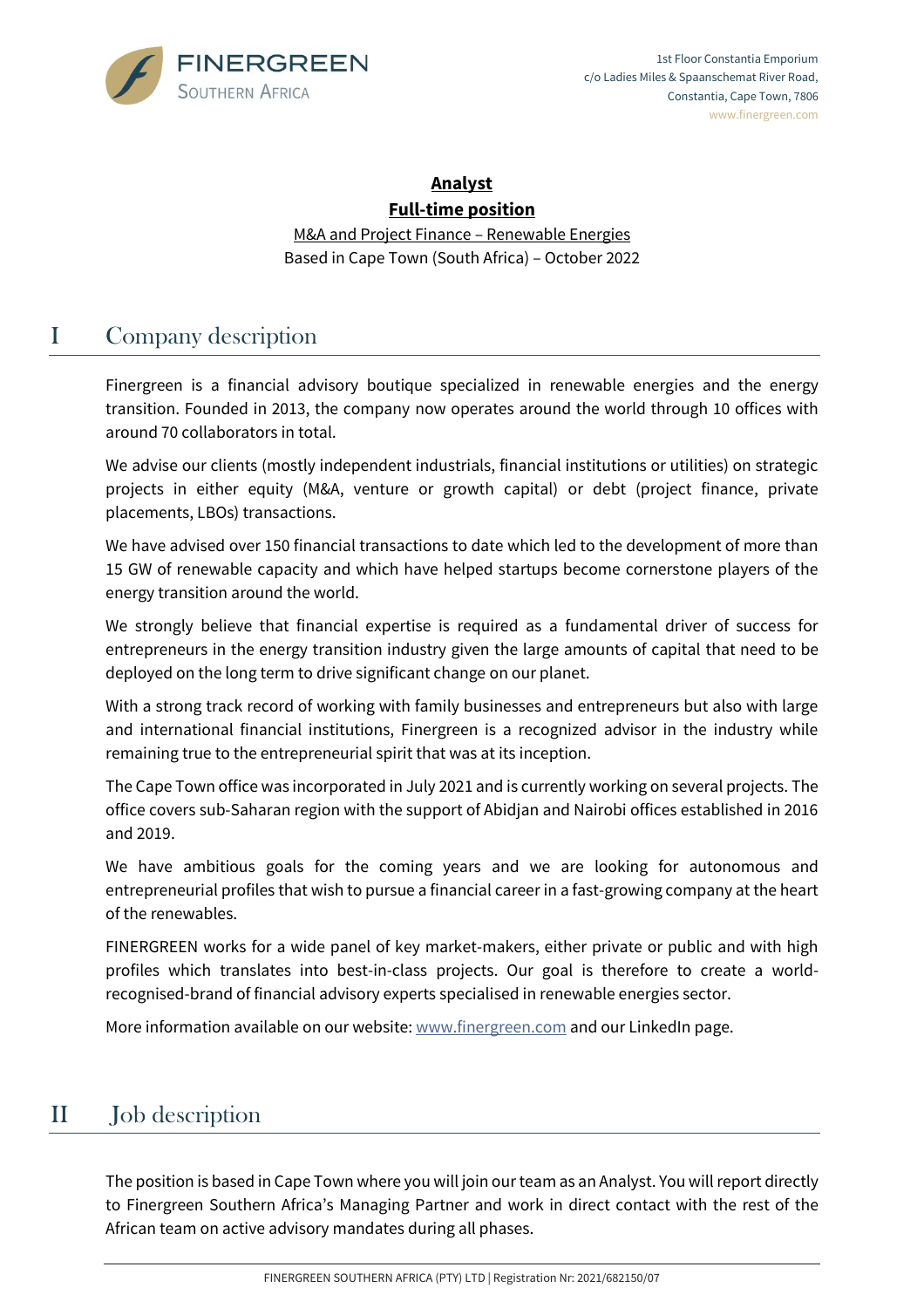

You will have the opportunity to support a diversify multicultural team executing the mandates awarded to FINERGREEN in the Sub-Saharan Africa region, which may be transactions/projects in M&A, Project Finance or Strategic Advisory.

We require collaborators to assume high levels of responsibility immediately with direct exposure to senior management and clients. It involves meetings and interactions with CEOs, CFOs or senior executives. The position appeals to candidate with hands-on experience or behaviour who seek a challenging opportunity.

As an Analyst, your main tasks will be:

- Analysis and production activities:
	- $\circ$  Perform preliminary financial analysis of projects or companies;
	- o Contribute to financial models, either on Project Finance or M&A transactions;
	- o Draft marketing materials (teasers, info memos, other memos, etc.);
- **Marketing activities:** 
	- o Manage day-to-day interactions with lenders or investors;
	- o Attend meetings and negotiations;
- $\blacktriangleright$  Execution activities:
	- o Monitor due diligence processes;
	- $\circ$  Liaise and coordinate with external advisors (legal, technical, accountants etc...);
	- o Manage Q&A process between investors and clients;
- $\blacktriangleright$  Finergreen activities:
	- o Carry out market research;
	- o Draft client pitches;
	- $\circ$  Contribute to communications, marketing or other material for the company.

FINERGREEN is a human-sized company where you will get the chance to work in a young and dynamic environment while taking part in all the aspects of our diverse activity. You will acquire strong financial skills (financial structuring, balance sheet analysis, modelling...) and will gain solid knowledge related to financial transactions (project finance and M&A) while evolving in an entrepreneurial framework where everyone participates in the growth of the company, where initiative is encouraged and where everyone can make an impact.

### III Requirements

The ideal candidate will have an outstanding academic track record from a recognized school or university from which they will have obtained a Master 2 degree (or equivalent) and have followed a financial curriculum with some financial accounting background.

They have 2 to 3 years of full-time experience within top tier firms (whether in a corporate, an advisory firm or an investment fund); previous experience in infrastructure or project finance is a plus and ideally has been exposed to renewable energy transactions.

They will demonstrate the following skills:

- $\triangleright$  Dynamism combined with a strong work ethic and a sense of initiative;
- ▶ Strong financial analysis and accounting skills, proven financial modelling skills (Excel, VBA);